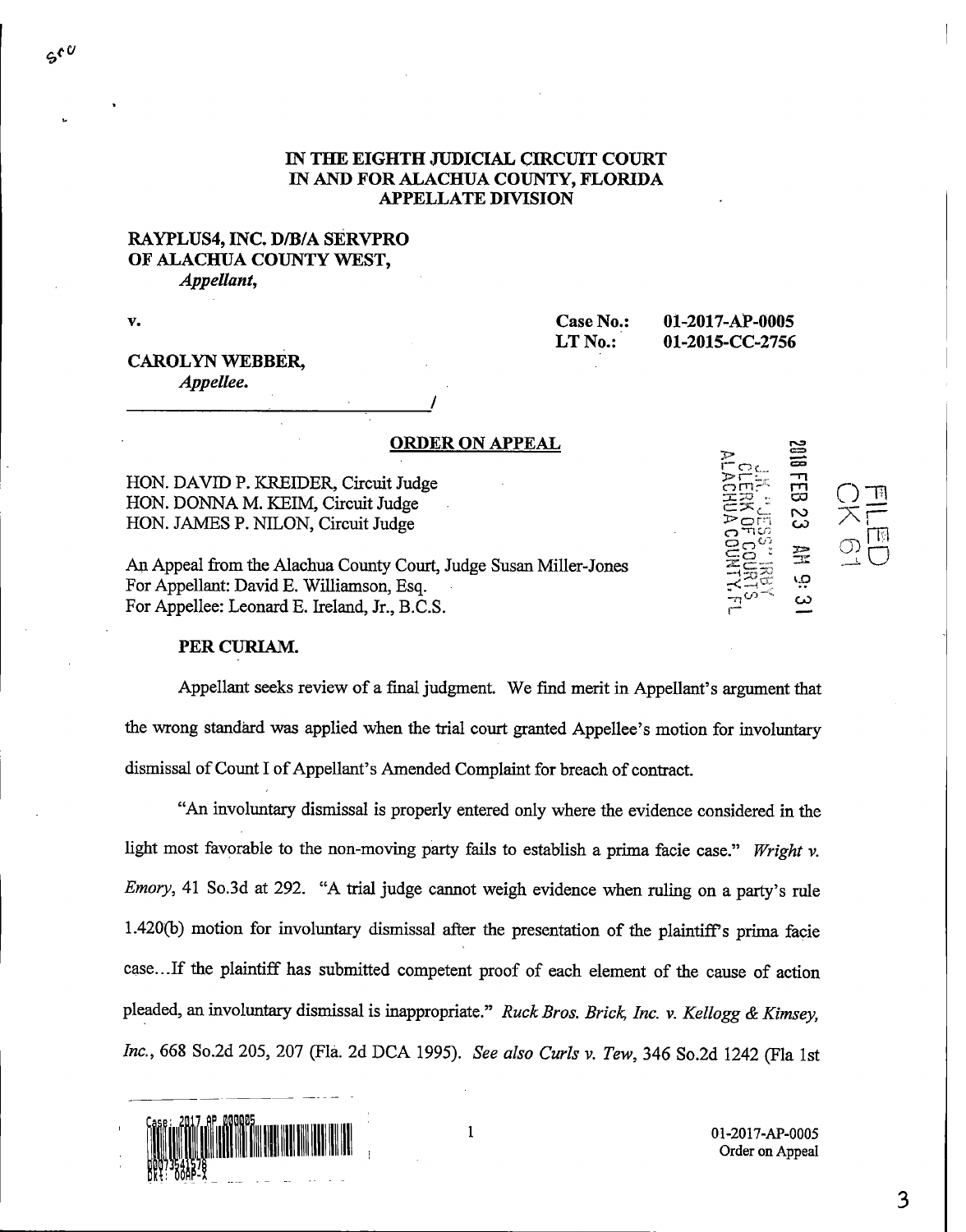DCA) (holding that an involuntary dismissal was improper if competent substantial evidence had been introduced, even if the evidence was conflicting).

A review of the record shows that, considered in the light most favorable to the nonmoving party, Appellant had presented a prima facie case for a breach of contract cause of action. In granting the motion for involuntary dismissal, the trial court improperly weighed the conflicting evidence. Therefore, we find that the trial court erred by entering judgment in Appellee's favor under the posture of an involuntary dismissal.

Normally, "[w]hen a trial court erroneously grants a motion for involuntary dismissal, the case is remanded for the completion of the trial." Ruck Bros. Brick, Inc. v. Kellogg & Kimsey, Inc., 668 So.2d at 207. However, in this case, the trial court reserved ruling on Appellee's motion for involuntary dismissal until after the bench trial had concluded. Contrary to Appellant's other arguments on appeal, we find that the record contains competent substantial evidence supporting the factual findings of the trial court that led it to conclude Appellant failed to prove its damages. These findings must be presumed correct. See Holland v. Gross, 89 So.2d 255, 258 (Fla. 1956). Accordingly, this matter is REMANDED for entry of a final judgment consistent with the factual findings previously reached by the trial court.

DONE AND ORDERED in Alachua County, Florida, on February 22 , 2018.

SON P. 12 M. KEIM, CIRSUIT DONN JAMES P. NILON, CIRCUIT JUDGE

2 01-2017-AP-0005 Order on Appeal